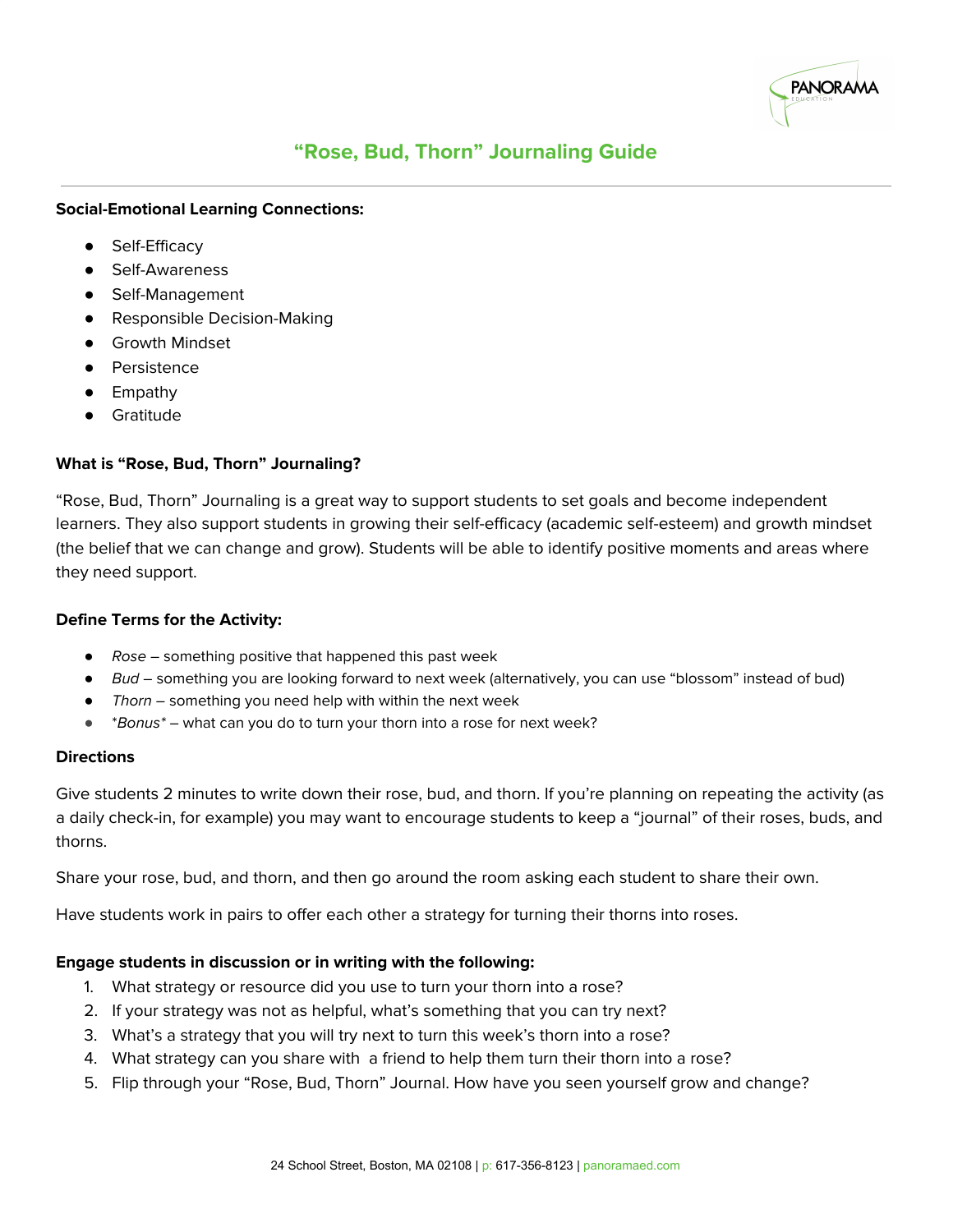

## **Sample 4-Week Schoolwide Implementation Plan for "Rose, Bud, Thorn" Journaling**

| <b>Key Action</b>                                                                                                                                                                                                                                                                 | <b>Key Player</b>                                | <b>Key Timeline</b> |
|-----------------------------------------------------------------------------------------------------------------------------------------------------------------------------------------------------------------------------------------------------------------------------------|--------------------------------------------------|---------------------|
| Share relevant data and research about the importance of building<br>student's self-efficacy and growth mindset with staff.                                                                                                                                                       | Leadership or<br>other team                      | Week1               |
| Introduce "Rose, Bud, Thorn" Journaling to staff; model and<br>practice. Share resources for staff to learn about self-efficacy using<br>this toolkit.                                                                                                                            | Leadership or<br>other team                      | Week1               |
| Introduce videos about what it means to adopt a growth mindset<br>with students.<br>For younger students<br>For older students                                                                                                                                                    | Teachers/<br>Counselors                          | Week1               |
| Introduce "Rose, Bud, Thorn" Journaling to students by modeling a<br>non-academic or personal example. Have students try<br>non-academic examples with the teacher.                                                                                                               | Teachers/<br>Counselors                          | Week 1              |
| Have students start a "Rose, Bud, Thorn" Journal and identify their<br>own non-academic or personal examples.                                                                                                                                                                     | Teachers/<br>Counselors                          | Week1               |
| Communicate with families about "Rose, Bud, Thorn" Journaling,<br>including context and rationale for implementing this activity. Ask<br>families to check-in on their students journals. Incentivize students<br>who share their "Rose, Bud, or Thorn" with families or friends. | Teachers,<br>Counselors,<br><b>Families</b>      | Week1               |
| Facilitate discussion questions about how students' thorns have<br>changed to roses after the first week. Identify the strategies that<br>students used to overcome these challenges.                                                                                             | Teachers,<br>Counselors,                         | Week 2              |
| Grade-level teams or content teams identify upcoming standards<br>for "Rose, Bud, Thorn" Journaling and create a few examples.                                                                                                                                                    | Teachers and<br>Counselors                       | Week 2              |
| Support students in developing meaningful content or other<br>academic goals and start a new entry for academic goals for their<br>"Rose, Bud, Thorn" Journal.                                                                                                                    | Teachers and<br>Counselors                       | Week 3              |
| Facilitate student-led conversations on a weekly basis about how<br>thorns have turned to roses over several weeks, months, or the<br>year.                                                                                                                                       | <b>Students</b>                                  | Week 4              |
| Celebrate schoolwide or at other community meetings when<br>students have turned their thorns into roses or met their goals.                                                                                                                                                      | Leaders, other<br>teams, counselors,<br>teachers | Week 4+             |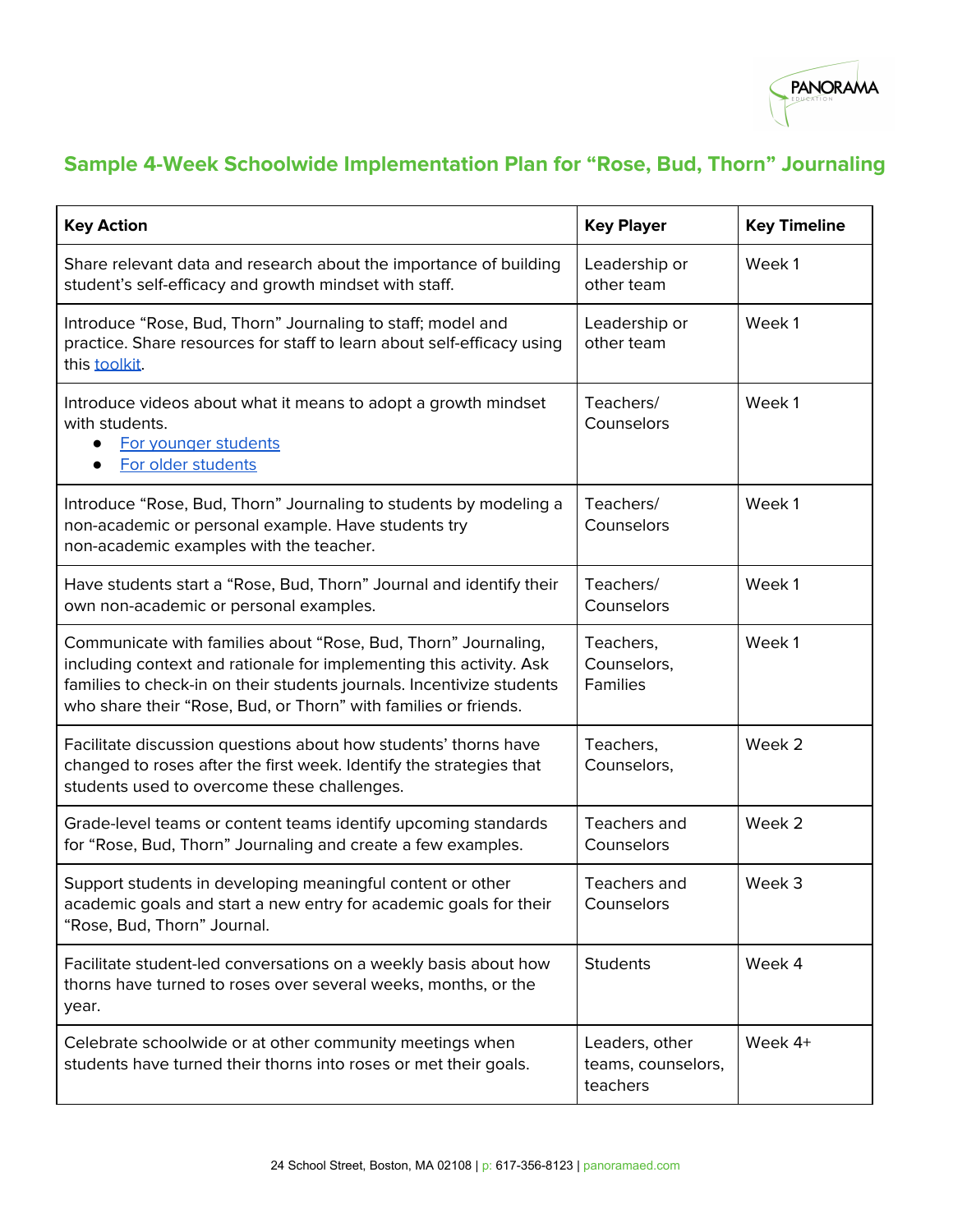

## **Sample Student "Rose, Bud, Thorn" Journal Template**

# Rose, Bud, Thorn Journaling



**One rose, or something positive that happened this week is….**



**One bud, or something that I'm looking forward to next week is..**



**One thorn, or something I need help with is...**



**One thing I will try next week to turn my thorn into a rose is...**